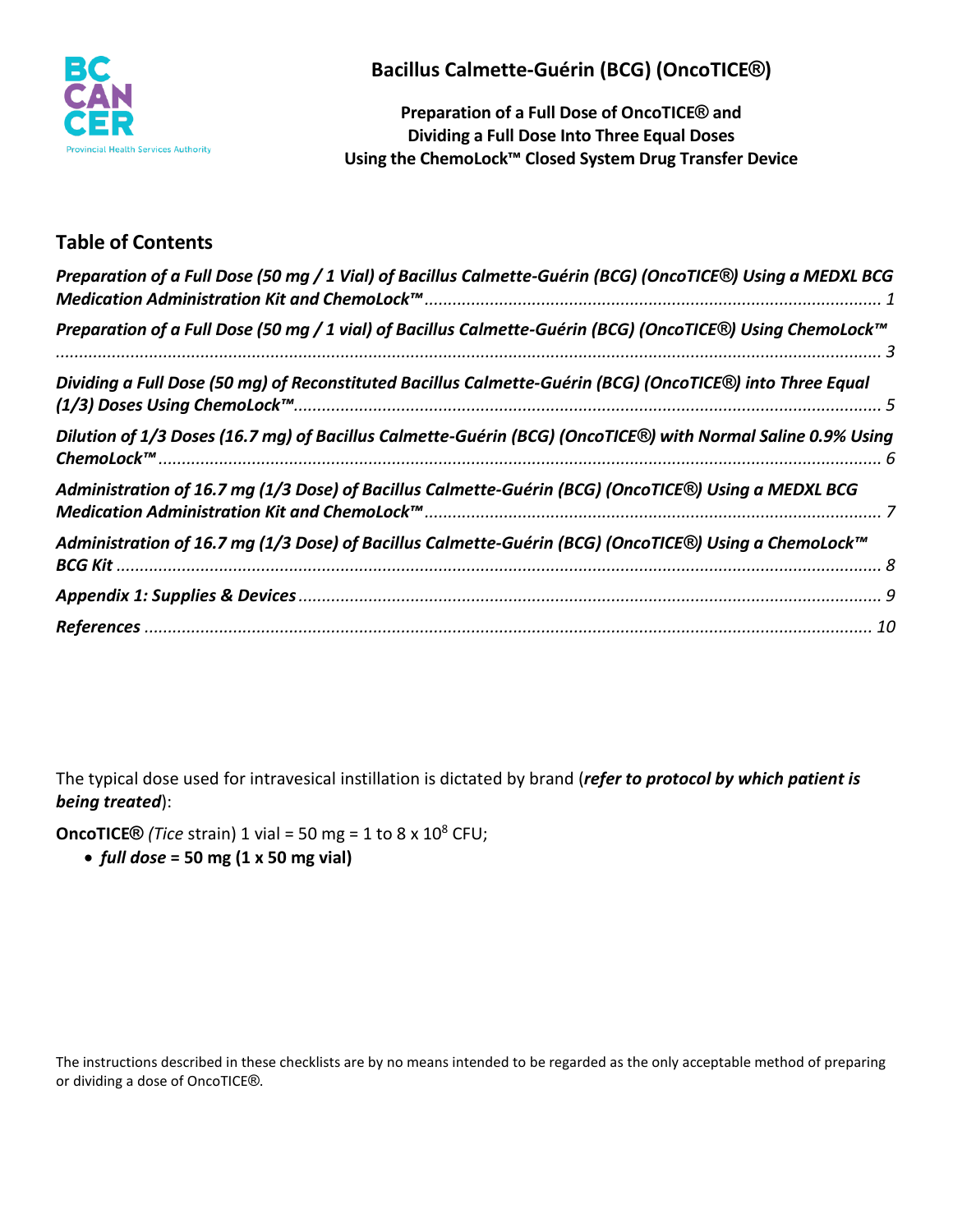#### <span id="page-1-0"></span>**Preparation of a Full Dose (50 mg / 1 Vial) of Bacillus Calmette-Guérin (BCG) (OncoTICE®) Using a MEDXL BCG Medication Administration Kit and ChemoLock™**

#### *Note:*

- As long as the syringe and OncoTICE® vial are NOT disconnected from the MEDXL BCG Medication Administration Kit, it is not necessary to use a Closed System Drug Transfer Device to reconstitute one vial of OncoTICE® and dilute in 45 mL of normal saline [refer to **Preparation of a Full Dose (50 mg / 1 Vial) of Bacillus Calmette-Guérin (BCG) (OncoTICE®) Using a MEDXL BCG Medication Administration Kit** in the **Bacillus Calmette-Guérin (BCG) (OncoTICE®) Preparation Instructions during BCG Shortage NOT using a Closed System Drug Transfer Device**]
- If dividing the full dose of OncoTICE® into three equal (1/3) doses, then use of a Closed System Drug Transfer Device is recommended

#### *Supplies:*

- $\checkmark$  1 x OncoTICE<sup>®</sup> 50 mg vial
- 1 x Intravenous (IV) solution bag of preservative-free normal saline (NS) 0.9%
- $\checkmark$  1 x 50 mL BD syringe
	- $\circ$  Note that a 60 mL syringe may be used in place of the 50 mL BD syringe; the total volume in the syringe after dilution of the drug remains at 45 mL
- $\checkmark$  1 x MEDXL BCG Medication Administration Kit (BCG Kit)
- 1 x ChemoLock™ Bag Spike (CL-10)
- 1 x ChemoLock™ Spinning Injector (CL-2000S)
- 1 x ChemoLock™ Port (CL-2100)

#### *Note:*

- do **NOT** remove any ChemoLock™ device from any supply used during reconstitution of BCG as this will open the system, increasing the chance of exposure to BCG
- 1. insert a ChemoLock™ Bag Spike firmly into the administration port of the intravenous solution bag of NS (up to the shoulder of the ChemoLock™ Bag Spike)



2. luer the ChemoLock™ Injector onto a 50 mL (BD) syringe (rotate the Injector onto the syringe tip until an audible click is heard and it spins freely)



3. attach the ChemoLock™ Injector / syringe assembly to the ChemoLock™ Bag Spike in the NS bag by pushing the two pieces straight together until an audible click is heard



- 4. withdraw 45 mL of NS into the syringe; remove air from the syringe while the ChemoLock™ Injector/syringe is still attached to the ChemoLock™ Bag Spike
- 5. disconnect the ChemoLock™ Injector from the ChemoLock™ Bag Spike by squeezing the release clips on the ChemoLock™ Injector (the ChemoLock™ Injector will automatically disconnect; do NOT pull apart when releasing)
- 6. attach a ChemoLock™ Port to the luer lock end of the BCG Kit; align the 'OFF' arrow with the catheter tip
- 7. attach the OncoTICE® vial to the other end of the BCG Kit
- 8. attach the ChemoLock™ Injector on the NS syringe to the ChemoLock™ Port on the BCG Kit by pushing the two pieces together until an audible click is heard

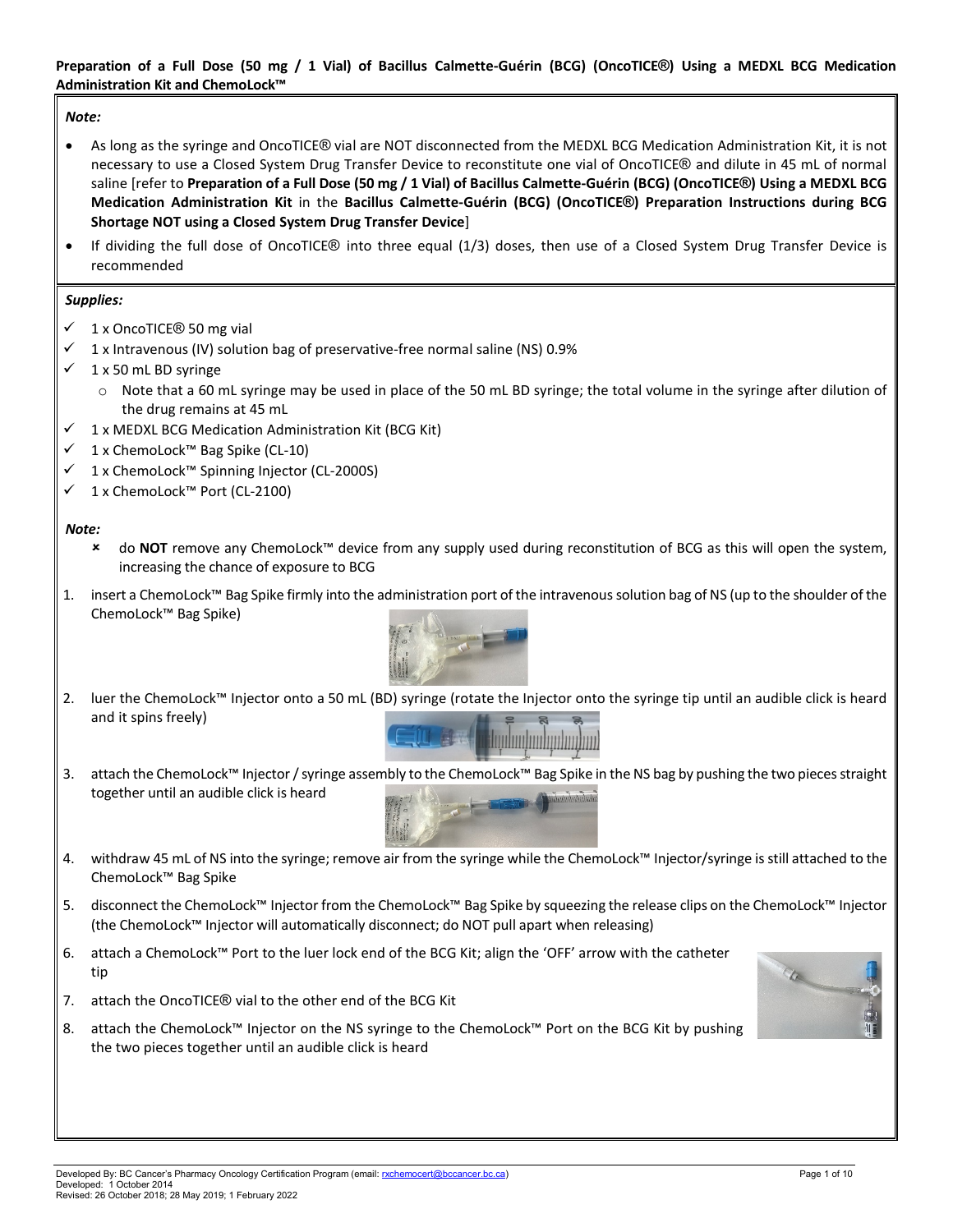- 9. with the vial in an upright position, withdraw approximately 1 mL of air from the vial into the syringe and allow approximately 1 mL of NS to flow back into the vial as pressure in the vial equalizes
- 10. allow the OncoTICE® suspension to stand for a few minutes, then gently swirl to suspend
- 11. withdraw the OncoTICE® suspension into the syringe; repeat step 9 as necessary until all drug from the vial has been withdrawn into the syringe
- 12. align the "OFF" arrow with the syringe until ready to administer to the patient
- 13. do not detach the ChemoLock™ Port or the vial from the BCG Kit; do not remove the syringe from the BCG kit if administering the total dose to the patient
- 14. when dividing the dose of OncoTICE®, remove the ChemoLock™ Injector/syringe attachment from the ChemoLock™ Port on the BCG Kit by squeezing the release clips on the ChemoLock™ Injector (the ChemoLock™ Injector will automatically disconnect; do NOT pull apart when releasing)
- 15. the OncoTICE®-filled syringe MUST be labelled with the **beyond use (expiry) date and time**; the prepared dose **MUST** be administered to the patient before the beyond use date and time have passed
- 16. the contents of the syringe MUST be immediately divided into patient-specific doses if applicable (see **Dividing a Full Dose (50 mg) of Reconstituted Bacillus Calmette-Guérin (BCG) (OncoTICE®) into Three Equal (1/3) Doses Using ChemoLock™**) and administered to patients already in the facility ready for their treatment. Leftover BCG must **NOT** be saved for future patients
- 17. dispose of all supplies used to reconstitute BCG as biohazardous waste according to site-specific policies and procedures

- **BCG** *must* **be administered within 2 hours of the start of reconstituting the drug in the vial1,2**
- **USE ASEPTIC TECHNIQUE THROUGHOUT**

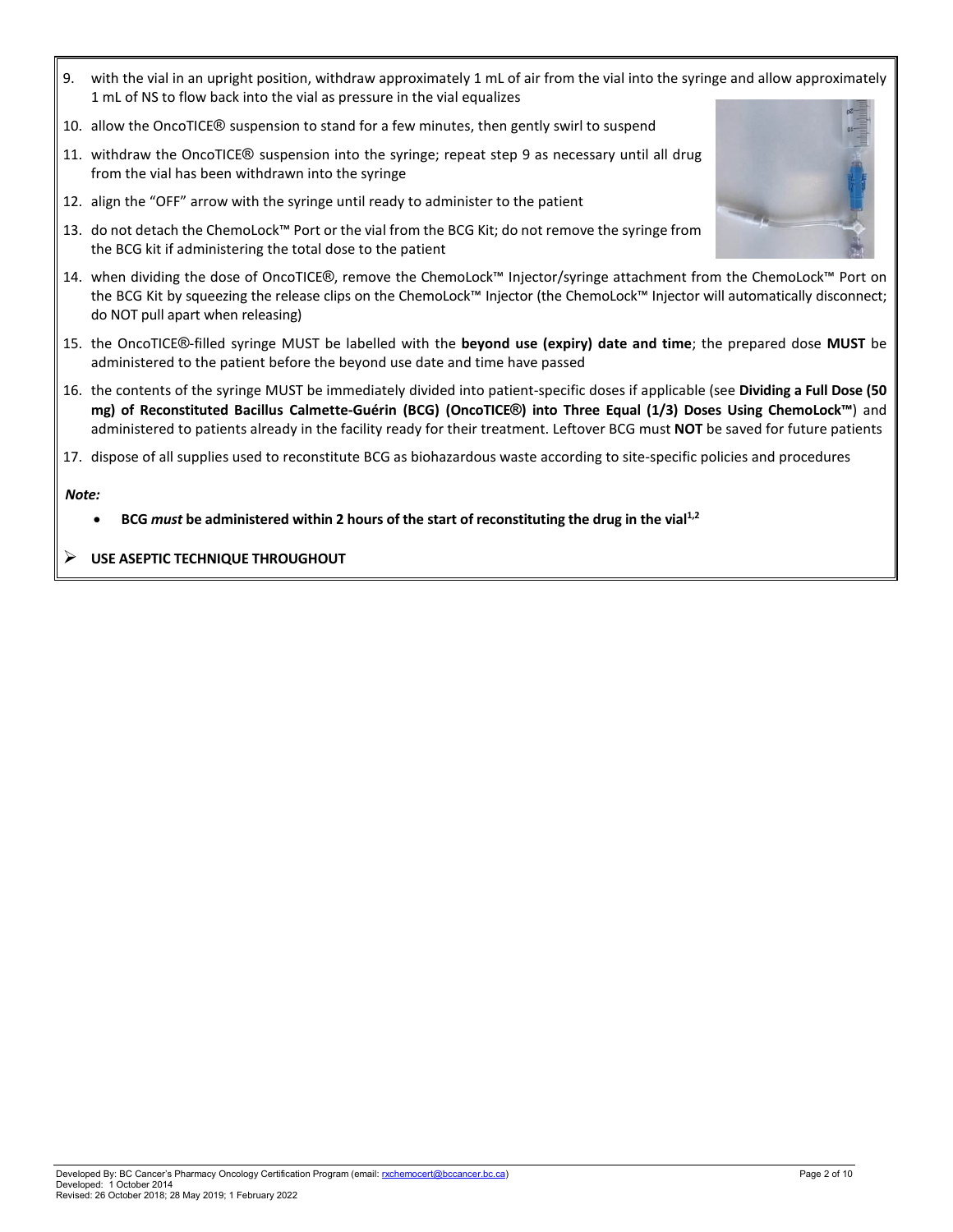#### <span id="page-3-0"></span>**Preparation of a Full Dose (50 mg / 1 vial) of Bacillus Calmette-Guérin (BCG) (OncoTICE®) Using ChemoLock™**

#### *Note:*

- As long as the syringe and OncoTICE® vial are NOT disconnected from the MEDXL BCG Medication Administration Kit, it is not necessary to use a Closed System Drug Transfer Device to reconstitute one vial of OncoTICE® and dilute in 45 mL of normal saline [refer to **Preparation of a Full Dose (50 mg / 1 Vial) of Bacillus Calmette-Guérin (BCG) (OncoTICE®) Using a MEDXL BCG Medication Administration Kit** in the **Bacillus Calmette-Guérin (BCG) (OncoTICE®) Preparation Instructions during BCG Shortage NOT using a Closed System Drug Transfer Device**]
- If dividing the full dose of OncoTICE® into three equal (1/3) doses, then use of a Closed System Drug Transfer Device is recommended

#### *Supplies:*

- 1 x OncoTICE® 50 mg vial
- 1 x Intravenous (IV) solution bag of preservative-free normal saline (NS) 0.9%
- $\checkmark$  1 x 50 mL BD syringe
	- o Note that a 60 mL syringe may be used in place of the 50 mL BD syringe; the total volume in the syringe after dilution of the drug remains at 45 mL
- 1 x ChemoLock™ Bag Spike (CL-10)
- 1 x ChemoLock™ Spinning Injector (CL-2000S)
- 1 x ChemoLock™ Vial Spike (CL-82)

#### *Note:*

- do **NOT** remove any ChemoLock™ device from any supply used during reconstitution of BCG as this will open the system, increasing the chance of exposure to BCG
- 1. insert a ChemoLock™ Bag Spike firmly into the administration port of the intravenous solution bag of NS (up to the shoulder of the ChemoLock™ Bag Spike)



2. luer the ChemoLock™ Injector onto a 50 mL (BD) syringe (rotate the Injector onto the syringe tip until an audible click is heard and it spins freely)



3. attach the ChemoLock™ Injector / syringe assembly to the ChemoLock™ Bag Spike in the NS bag by pushing the two pieces straight together until an audible click is heard



- 4. withdraw 45 mL of NS into the syringe; remove air from the syringe while the ChemoLock™ Injector/syringe is still attached to the ChemoLock™ Bag Spike
- 5. disconnect the ChemoLock™ Injector from the ChemoLock™ Bag Spike by squeezing the release clips on the ChemoLock™ Injector (the ChemoLock™ Injector will automatically disconnect; do NOT pull apart when releasing)
- 6. attach a ChemoLock™ Vial Spike to the OncoTICE® vial

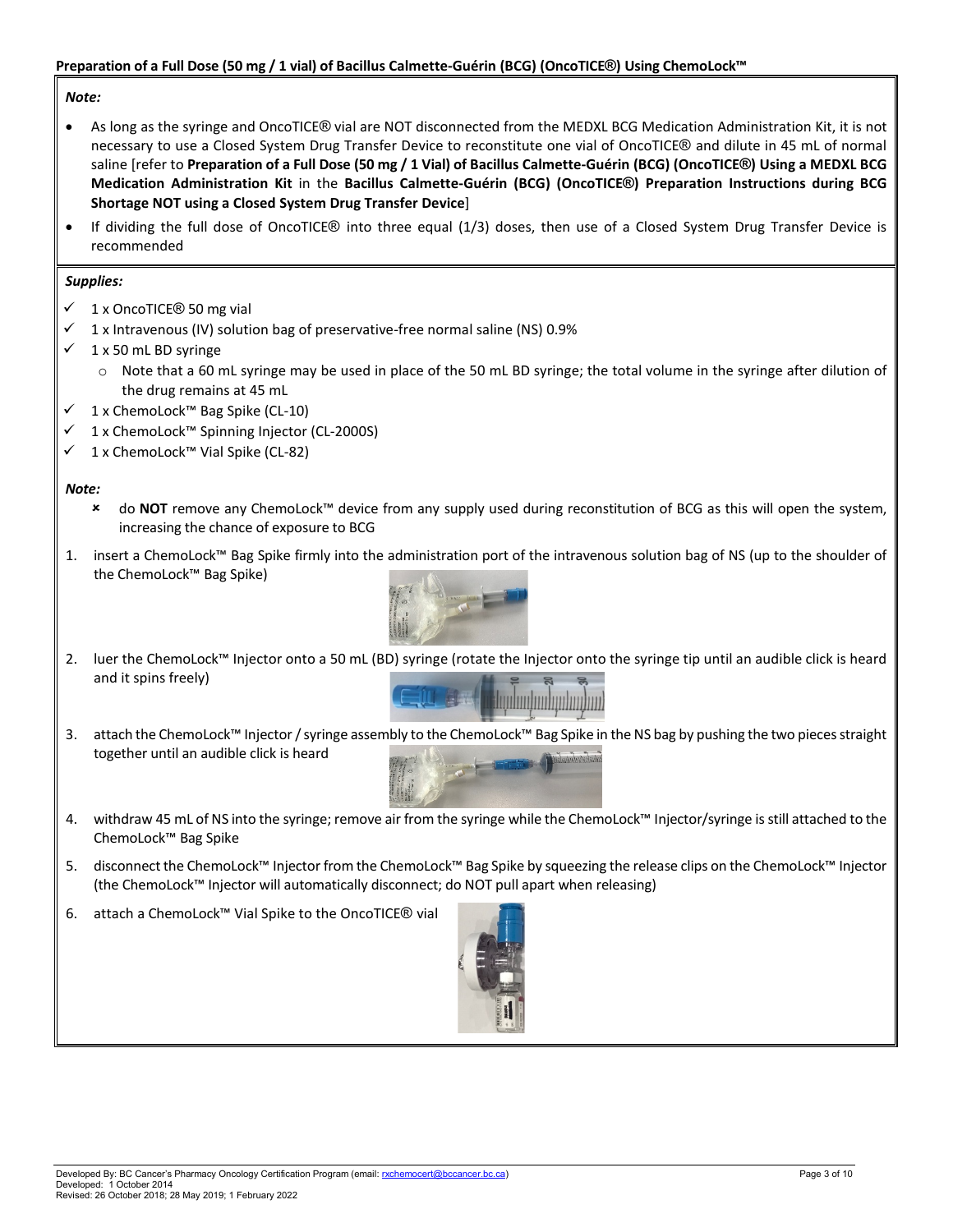- 7. attach the ChemoLock™ Injector / NS-filled syringe assembly to the ChemoLock™ Vial Spike by pushing the two pieces straight together until an audible click is heard
- 8. with the vial in an upright position, inject approximately 1 mL of NS into the vial
- 9. allow the OncoTICE® suspension to stand for a few minutes, then gently swirl to suspend
- 10. withdraw the OncoTICE® suspension into the syringe; repeat step 8 as necessary until all drug from the vial has been withdrawn into the syringe
- 11. disconnect the ChemoLock™ Injector from the ChemoLock™ Vial Spike by squeezing the release clips on the ChemoLock™ Injector (the ChemoLock™ Injector will automatically disconnect; do NOT pull apart when releasing)
- 12. the OncoTICE®-filled syringe MUST be labelled with the **beyond use (expiry) date and time**; the prepared dose **MUST** be administered to the patient before the beyond use date and time have passed
- 13. the contents of the syringe MUST be immediately divided into patient-specific doses if applicable (see **Dividing a**   $\Vert \mathbf{H} \Vert$ **Full Dose (50 mg) of Reconstituted Bacillus Calmette-Guérin (BCG) (OncoTICE®) into Three Equal (1/3) Doses Using ChemoLock™**) and administered to patients already in the facility ready for their treatment. Leftover BCG must **NOT** be saved for future patients
- 14. dispose of all supplies used to reconstitute BCG as biohazardous waste according to site-specific policies and procedures

#### *Note:*

• **BCG** *must* **be administered within 2 hours of the start of reconstituting the drug in the vial1,2**

## **USE ASEPTIC TECHNIQUE THROUGHOUT**

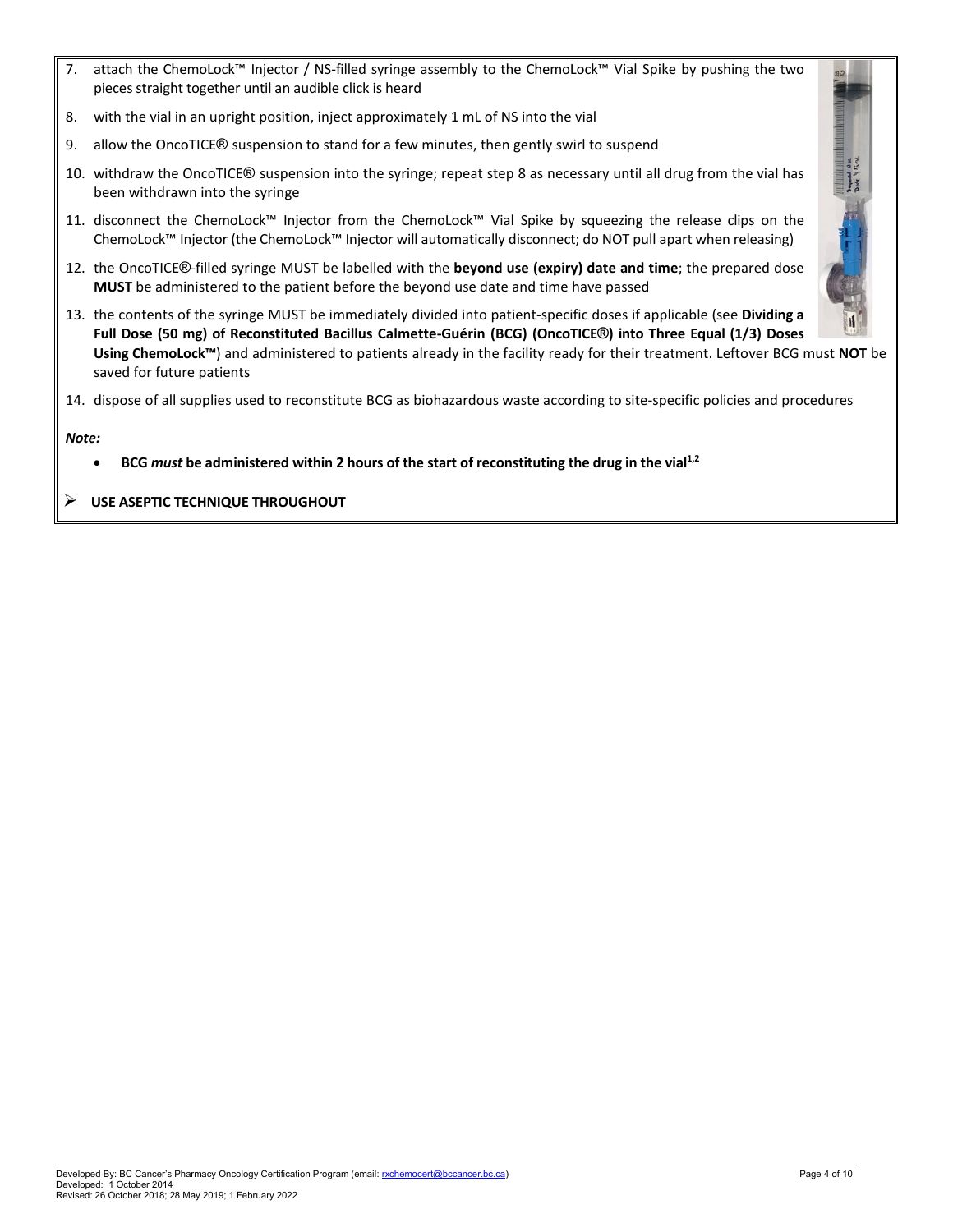## <span id="page-5-0"></span>**Dividing a Full Dose (50 mg) of Reconstituted Bacillus Calmette-Guérin (BCG) (OncoTICE®) into Three Equal (1/3) Doses Using ChemoLock™**

#### *Supplies:*

- 1 x 50 mL BD syringe containing 45 mL (50 mg) of reconstituted OncoTICE® (prepared following **Preparation of a Full Dose (50 mg / 1 Vial) of Bacillus Calmette-Guérin (BCG) (OncoTICE®) Using a MEDXL BCG Medication Administration Kit and ChemoLock™** OR **Preparation of a Full Dose (50 mg / 1 Vial) of Bacillus Calmette-Guérin (BCG) (OncoTICE®) Using ChemoLock™**)
	- $\triangleright$  ensure the divided doses will be administered to patients before the beyond use (expiry) date and time recorded on the syringe
- 2 x 50 mL BD syringes
	- $\circ$  Note that a 60 mL syringe may be used in place of the 50 mL BD syringe; the total volume in the syringe after dilution of the drug remains at 45 mL
- 2 x ChemoLock™ Spinning Injectors (CL-2000S)
- 1 x ChemoLock™ Double Port Syringe Transfer Set (CL-33)

#### *Note:*

- do **NOT** remove any ChemoLock™ device from any supply used during division of BCG as this will open the system, increasing the chance of exposure to BCG
- 1. attach a ChemoLock™ Spinning Injector to both of the empty 50 mL syringes



- 2. record the same **beyond use (expiry) date and time** that is recorded on the 45 mL syringe of OncoTICE® onto both of the syringes and that the **contents of all three syringes contains 16.7 mg (1/3 dose) of OncoTICE®**; the prepared dose **MUST** be administered to the patient before the beyond use date and time have passed
- 3. attach the ChemoLock™ Injector on the OncoTICE®-filled syringe to one end of the ChemoLock™ Double Port Transfer Set by pushing the Injector onto the Port until an audible click is heard
- 4. attach the ChemoLock™ Injector on one of the empty syringes to the other end of the ChemoLock™ Double Port transfer set by pushing the two pieces straight together until an audible click is heard



- 5. transfer 15 mL (16.7 mg) of OncoTICE® suspension into the empty syringe; remove all air from the syringe while the entire system is still attached
- 6. disconnect the syringe containing 15 mL (16.7 mg) of OncoTICE® from the ChemoLock™ Double Port Transfer Set by squeezing the release clips on the ChemoLock™ Injector (the ChemoLock™ Injector will automatically disconnect; do NOT pull apart when releasing)
- 7. repeat steps 4-6 to prepare the next syringe containing 1/3 of the full dose (16.7 mg) of OncoTICE®; the original syringe contains the final 1/3 divided dose of OncoTICE®
- 8. dispose of all supplies used to divide a full dose of OncoTICE® into three equal doses as biohazardous waste according to sitespecific policies and procedures

#### *Note:*

• **BCG** *must* **be administered within 2 hours of the start of reconstituting the drug in the vial1,2**

## **USE ASEPTIC TECHNIQUE THROUGHOUT**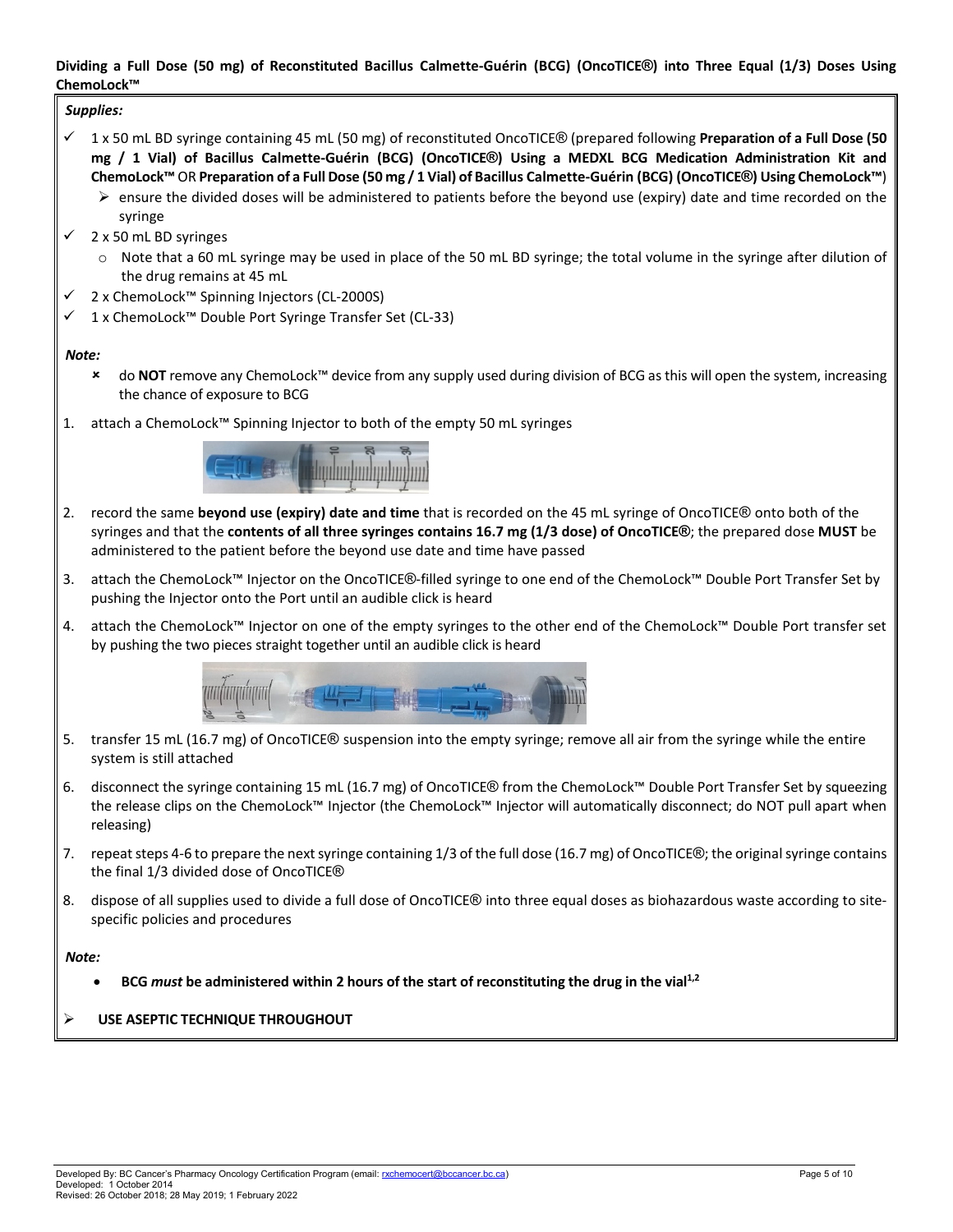## <span id="page-6-0"></span>**Dilution of 1/3 Doses (16.7 mg) of Bacillus Calmette-Guérin (BCG) (OncoTICE®) with Normal Saline 0.9% Using ChemoLock™**

#### *Supplies:*

- $\checkmark$  3 x 50 mL BD syringes containing 1/3 dose (15 mL / 16.7 mg) of reconstituted OncoTICE®
	- $\circ$  Note that a 60 mL syringe may be used in place of the 50 mL BD syringe; the total volume in the syringe after dilution of the drug remains at 45 mL
- 1 x Intravenous (IV) bag of preservative-free normal saline (NS) 0.9% with a ChemoLock™ Bag Spike inserted into the administration port (can use the same IV bag that was used to reconstitute the OncoTICE®)

#### *Note:*

- do **NOT** remove any ChemoLock™ device from any supply used during dilution of BCG as this will open the system and increase the chance of exposure to BCG
- 1. attach the Injector on one of the 1/3 dose (15 mL / 16.7 mg) syringes to the ChemoLock™ Bag Spike in the NS bag by pushing the two pieces straight together until an audible click is heard
- 2. withdraw NS into the syringe until the total volume in the syringe is 45 mL
- 3. carefully remove air only (NOT drug) from the syringe while the ChemoLock™ Injector/syringe is attached to the ChemoLock™ Bag Spike
- 4. disconnect the ChemoLock™ Injector from the ChemoLock™ Bag Spike by squeezing the release clips on the ChemoLock™ Injector (the ChemoLock™ Injector will automatically disconnect; do NOT pull apart when releasing)
- 5. repeat steps 1-4 until all three syringes contain 1/3 OncoTICE® doses (16.7 mg) diluted to 45 mL with NS
- 6. dispose of all supplies used to dilute BCG as biohazardous waste according to site-specific policies and procedures

- **BCG** *must* **be administered within 2 hours of the start of reconstituting the drug in the vial1,2**
- **USE ASEPTIC TECHNIQUE THROUGHOUT**

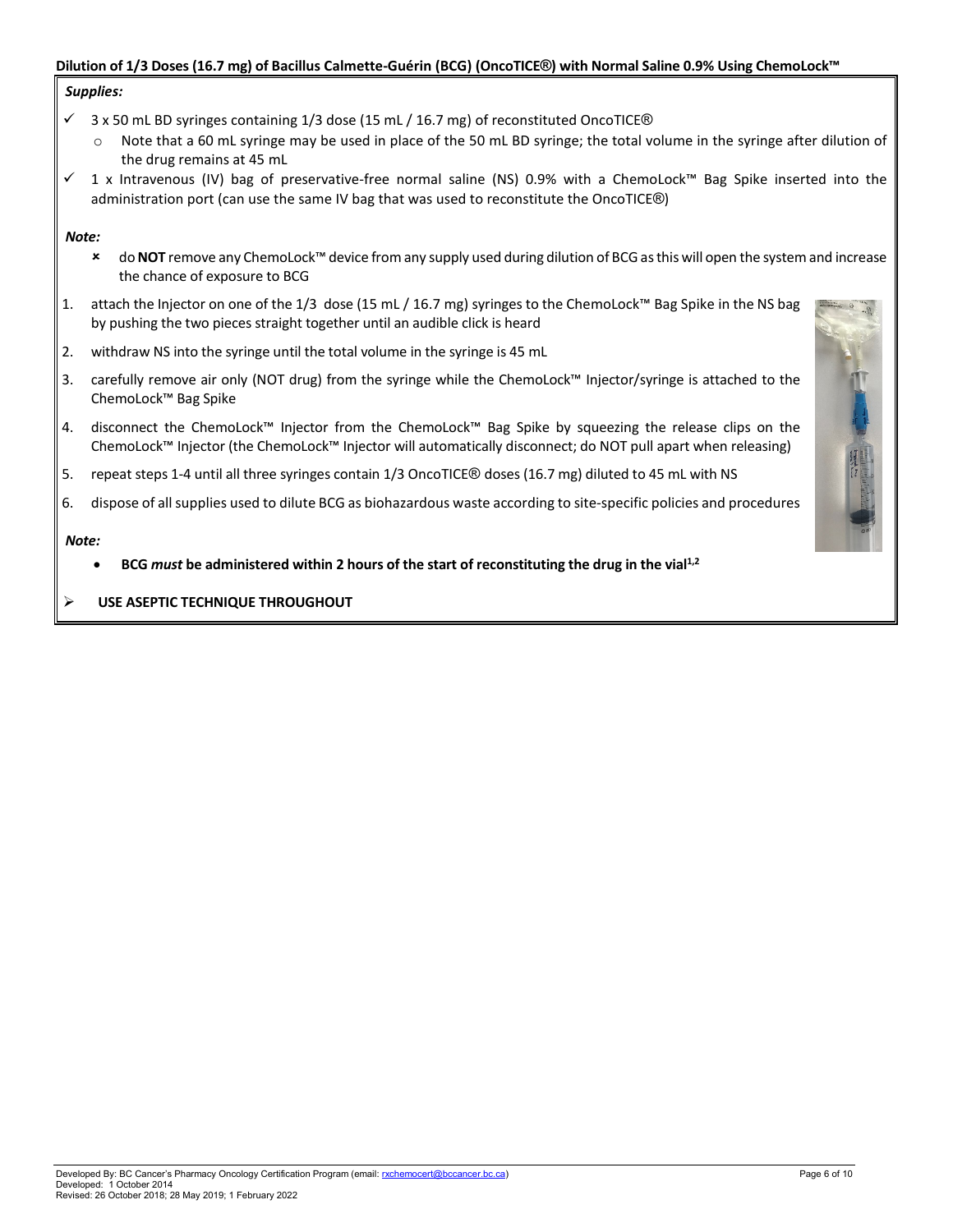#### <span id="page-7-0"></span>**Administration of 16.7 mg (1/3 Dose) of Bacillus Calmette-Guérin (BCG) (OncoTICE®) Using a MEDXL BCG Medication Administration Kit and ChemoLock™**

## *Supplies:*

- 3 x 50 mL syringes containing 45 mL of 16.7 mg (1/3 dose) dilute OncoTICE® suspension (labelled with the **beyond use (expiry) date and time and the 16.7 mg dose**) attached to ChemoLock™ Injectors
- 3 x MEDXL BCG Medication Administration Kits (BCG Kit)
- 3 x ChemoLock™ Ports (CL-2100)

## *Note:*

- do **NOT** remove any ChemoLock™ device from any supply used during administration of BCG as this will open the system, increasing the chance of exposure to BCG
- 1. check to ensure the OncoTICE® suspension has not expired (not past the **beyond use (expiry) date and time** recorded on the syringe); the prepared dose **MUST** be administered to the patient before the beyond use date and time have passed
- 2. leftover BCG must **NOT** be saved for a future patient
- 3. attach a ChemoLock™ Port to the luer lock end of each of the BCG Kits; align the 'OFF' arrow with the vial adapter end of the BCG Kit
- 4. **immediately before** administering the dose to the patient, attach the ChemoLock™ Injector on a syringe containing the dose of OncoTICE® to the ChemoLock™ Port on the BCG Kit by pushing the two pieces straight together until an audible click is heard



- 5. administer the OncoTICE® to the patient as per site protocol
- 6. dispose of all supplies used to administer BCG as biohazardous waste according to site-specific policies and procedures

- **BCG** *must* **be administered within 2 hours of the start of reconstituting the drug in the vial1,2**
- **USE ASEPTIC TECHNIQUE THROUGHOUT**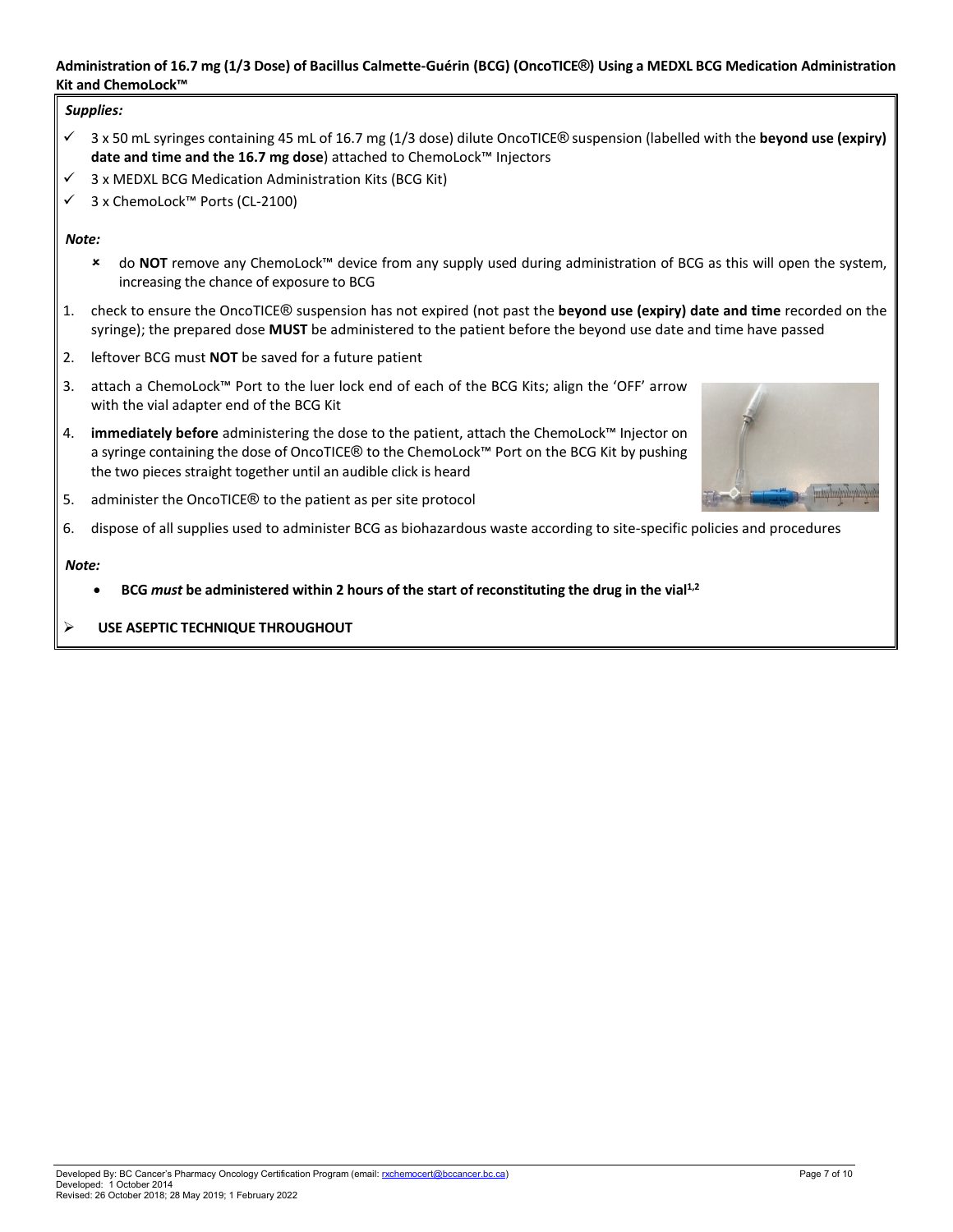#### <span id="page-8-0"></span>**Administration of 16.7 mg (1/3 Dose) of Bacillus Calmette-Guérin (BCG) (OncoTICE®) Using a ChemoLock™ BCG Kit**

#### *Supplies:*

- 3 x 50 mL syringes containing 45 mL of 16.7 mg (1/3 dose) dilute OncoTICE® suspension (labelled with the **beyond use (expiry) date and time and the 16.7 mg dose**) attached to ChemoLock™ Injectors
- 3 x ChemoLock™ 7.5" (19 cm) Extension Sets w/ChemoLock™ Port, Clamp, Graduated Adapter (CL-3967) (ChemoLock™ BCG Kit)

#### *Note:*

- do **NOT** remove any ChemoLock™ device from any supply used during administration of BCG as this will open the system, increasing the chance of exposure to BCG
- 1. check to ensure the OncoTICE® suspension has not expired (not past the **beyond use (expiry) date and time** recorded on the syringe); the prepared dose **MUST** be administered to the patient before the beyond use date and time have passed
- 2. leftover BCG must **NOT** be saved for a future patient
- 3. Squeeze the clamp on the ChemoLock™ BCG Kit closed
- 4. **immediately before** administering the dose to the patient, attach the ChemoLock™ Injector on a syringe containing the dose of OncoTICE® to the ChemoLock™ Port on the ChemoLock™ BCG Kit by pushing the two pieces straight together until an audible click is heard



- 5. open the clamp on the ChemoLock™ BCG Kit and administer the OncoTICE® to the patient as per site protocol
- 6. dispose of all supplies used to administer BCG as biohazardous waste according to site-specific policies and procedures

- **BCG** *must* **be administered within 2 hours of the start of reconstituting the drug in the vial1,2**
- **USE ASEPTIC TECHNIQUE THROUGHOUT**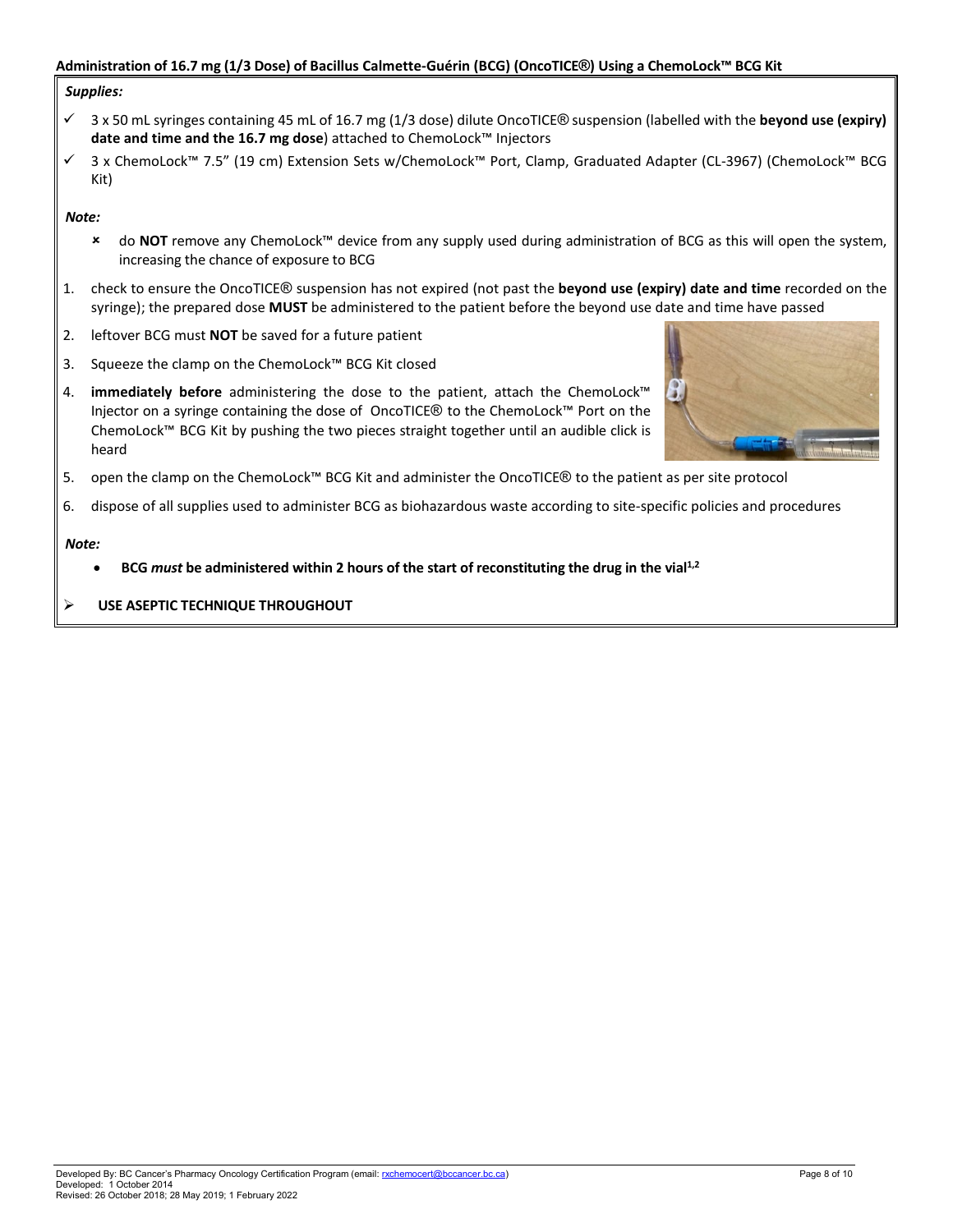## <span id="page-9-0"></span>**Appendix 1: Supplies & Devices**

## **ICU Medical's ChemoLock™**

For more information on ICU Medical's ChemoLock™ supplies visit[: http://www.icumed.com/products/oncology/hazardous-drug](http://www.icumed.com/products/oncology/hazardous-drug-closed-systems-and-cstds/chemolock.aspx)[closed-systems-and-cstds/chemolock.aspx](http://www.icumed.com/products/oncology/hazardous-drug-closed-systems-and-cstds/chemolock.aspx)

## *ChemoLock™ Spinning Injector (CL-2000S)*



The ChemoLock™ Injector ensures a **closed drug transfer**. The Injector is attached to a standard luer lock syringe. The Injector is available in a spinning and non-spinning design. The spinning design prevents accidental disconnection of the Injector during hazardous drug preparation and administration. The priming volume of the ChemoLock™ Injector is 0.34 mL. The ChemoLock™ Injector has been tested to and is approved for up to 10 activations.

## *ChemoLock™ Bag Spike (CL-10)*



The ChemoLock™ Bag Spike is inserted into the administration port of an infusion solution bag. It has a built-in ChemoLock™ Port to facilitate a **leak-proof connection** for transfer of solution into and out of an infusion solution bag. The priming volume of the ChemoLock™ Bag Spike is 0.43 mL. The Port on the ChemoLock™ Bag Spike has been tested to and is approved for up to 10 activations.

## *ChemoLock™ Port (CL-2100)*



The ChemoLock™ Port attaches to the same luer locking device that syringes luer lock onto, providing a **leak-proof connection** for safe drug transfer via injection or infusion. The priming volume of the ChemoLock™ Port is 0.1 mL. The Port has been tested to and is approved for up to 10 activations.

## *ChemoLock™ Double Port Syringe Transfer Set (CL-33)*



The ChemoLock™ Double Port Syringe Transfer Set facilitates a safe and efficient transfer of solution from one syringe to another. The Ports on the ChemoLock™ Double Port Syringe Transfer Set have been tested and are approved for up to 10 activations.

## *ChemoLock™ 7.5" (19 cm) Extension Set w/ChemoLock™ Port, Clamp, Graduated Adapter (CL-3967) (ChemoLock™ BCG Kit)*

The ChemoLock™ Extension Set w/ChemoLock™ Port, Clamp, Graduated Adapter may be used for bladder instillation of Bacillus Calmette-Guérin (BCG). The priming volume of the ChemoLock™ Extension Set is 1.5 mL. The Port on the ChemoLock™ Extension Set has been tested and is approved for up to 10 activations.





## **Intravenous Solution Bag of Preservative-free Normal Saline 0.9%**

**50 mL BD Syringes** (Note that 60 mL syringes may be used in place of the 50 mL BD syringes; the total volume in the syringe(s) after dilution of the drug remains at 45 mL)